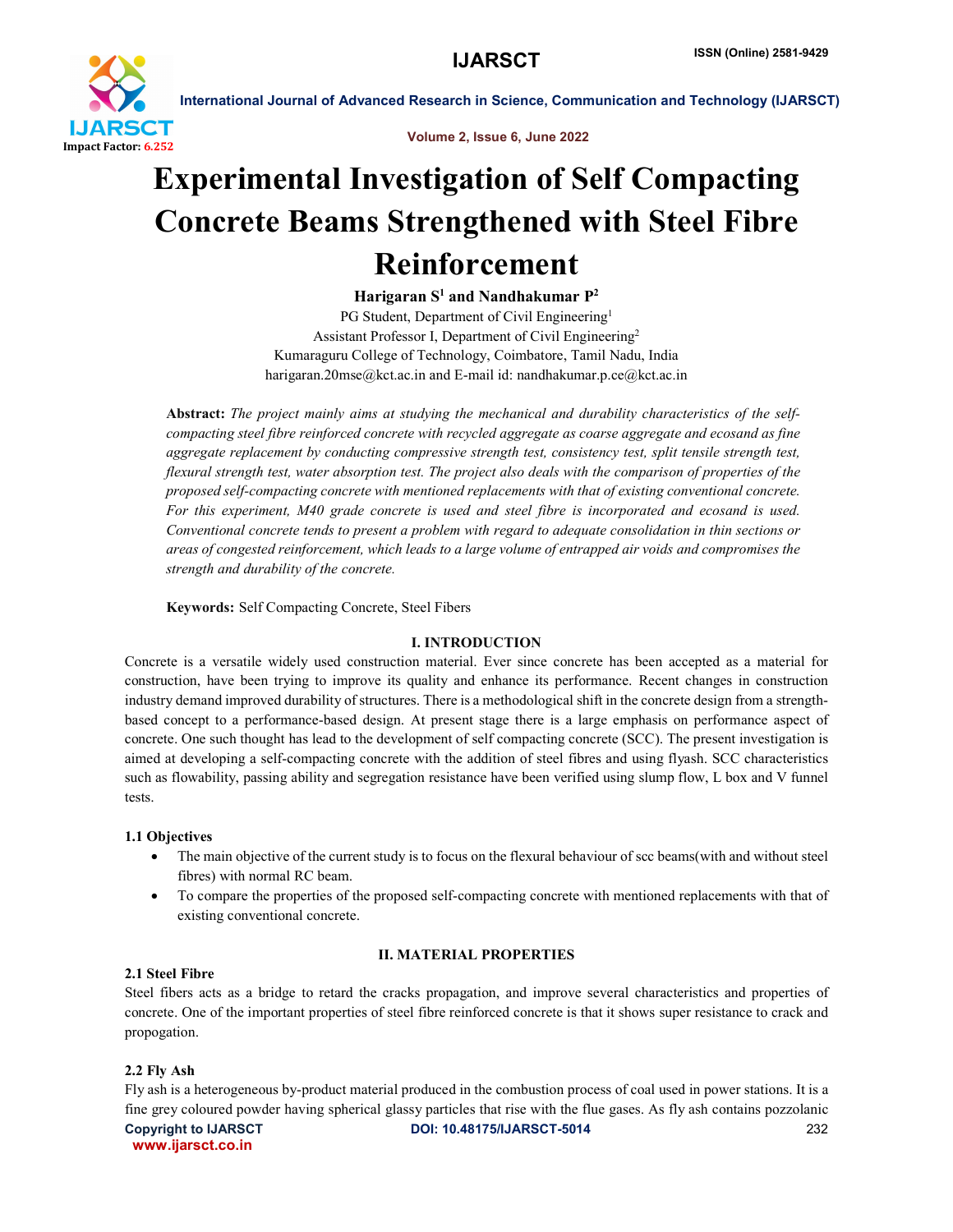

#### Volume 2, Issue 6, June 2022

materials components which reach with lime to form cementitious materials. Thus, fly ash is used in concrete, mines, landfills and dams. The chemical composition of fly ash depends upon the type of coal used and the methods used for combustion of coal.

#### 2.3 Chemical Composition of Fly Ash

3.1 Flexural Test on Beam

| <b>COMPONENT</b> | <b>BITUMINOUS COAL</b> | <b>SUB BITUMINOUS COAL</b> | LIGNITE COAL |
|------------------|------------------------|----------------------------|--------------|
| $SiO2(\%)$       | 20-60                  | $40 - 60$                  | 15-45        |
| $Al_2O_3(\%)$    | $5 - 35$               | $20 - 30$                  | $20 - 25$    |
| $Fe2O3(\%)$      | $10-40$                | $4 - 10$                   | $4 - 15$     |
| CaO $(\% )$      | $1 - 12$               | $5 - 30$                   | $15-40$      |
| $LOI$ $(\%)$     | $0 - 15$               | $0 - 3$                    | $0 - 5$      |

# III. EXPERIMENTAL TEST

Flexural testing measures the force required to bend a beam of plastic material and determines the resistance to flexing or stiffness of a material. Flex modulus is indicative of how much the material can flex before permanent deformation.





Loading Frame (50T)

Types of beams tested;

- TYPE 1 Controlled specimen
- TYPE 2 specimen with 0.5% steel fibre reinforcement
- TYPE 3 –specimen with 1% steel fibre reinforcement

## IV. RESULTS

## 4.1 Load Deflection for Various Beams

| .              |        |                   |        |
|----------------|--------|-------------------|--------|
| Load           | Type 1 | TYPE <sub>2</sub> | TYPE 3 |
|                | 0.12   | 0.15              | 0.14   |
| $\overline{2}$ | 0.23   | 0.28              | 0.28   |
| 4              | 0.50   | 0.55              | 0.61   |
| 6              | 0.88   | 0.95              | 1.05   |
| 8              | 1.21   | 1.25              | 1.68   |
| 10             | 1.64   | 1.72              | 2.12   |
| 12             | 2.03   | 2.15              | 2.42   |

www.ijarsct.co.in

Copyright to IJARSCTDOI: 10.48175/IJARSCT-5014 **233**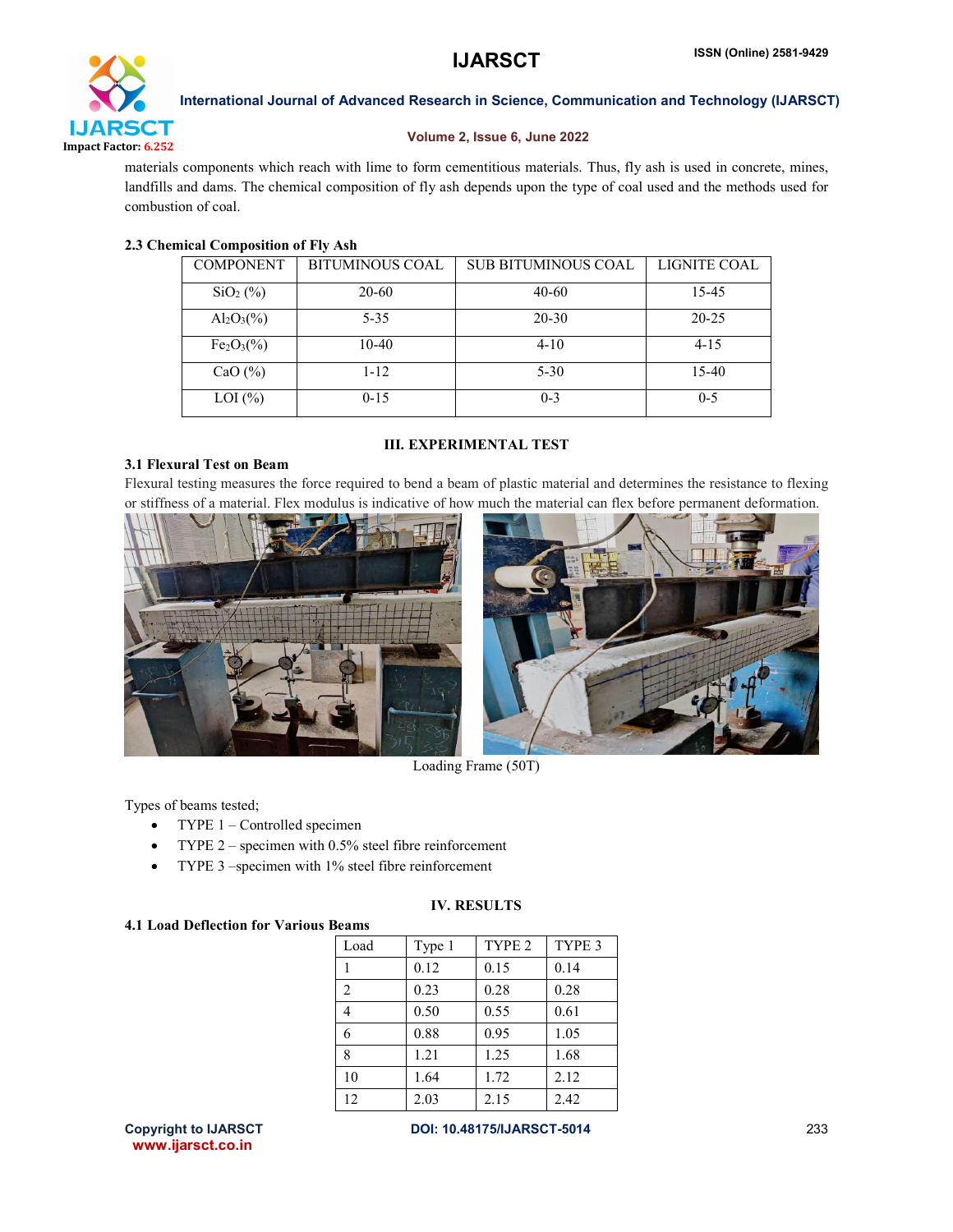

#### Volume 2, Issue 6, June 2022

| 14 | 2.41 | 2.68 | 2.9  |
|----|------|------|------|
| 16 | 2.92 | 3.15 | 3.46 |
| 18 | 3.32 | 3.52 | 4.05 |
| 20 | 3.85 | 4.15 | 4.48 |
| 22 | 4.28 | 4.68 | 4.78 |
| 24 | 4.52 | 4.82 | 5.38 |
| 26 |      |      | 5.7  |

#### 4.2 First Crack and Ultimate Load of Various Beams

| <b>REAM</b>        | TYPE | TYPE 2 | TYPE 3 |
|--------------------|------|--------|--------|
| <b>First Crack</b> | ۱4   | 16     | 19     |
| Ultimate load      | 23.1 | 23.8   | 25.6   |

Graph

Graph



#### 4.3 Maximum Deflection of Various Beams

| ĸн                | н         | DЕ | $-$ TVDF $\alpha$ |
|-------------------|-----------|----|-------------------|
| <b>DEFLECTION</b> | 4<br>7.JZ |    |                   |



www.ijarsct.co.in

Copyright to IJARSCTDOI: 10.48175/IJARSCT-5014 **234**